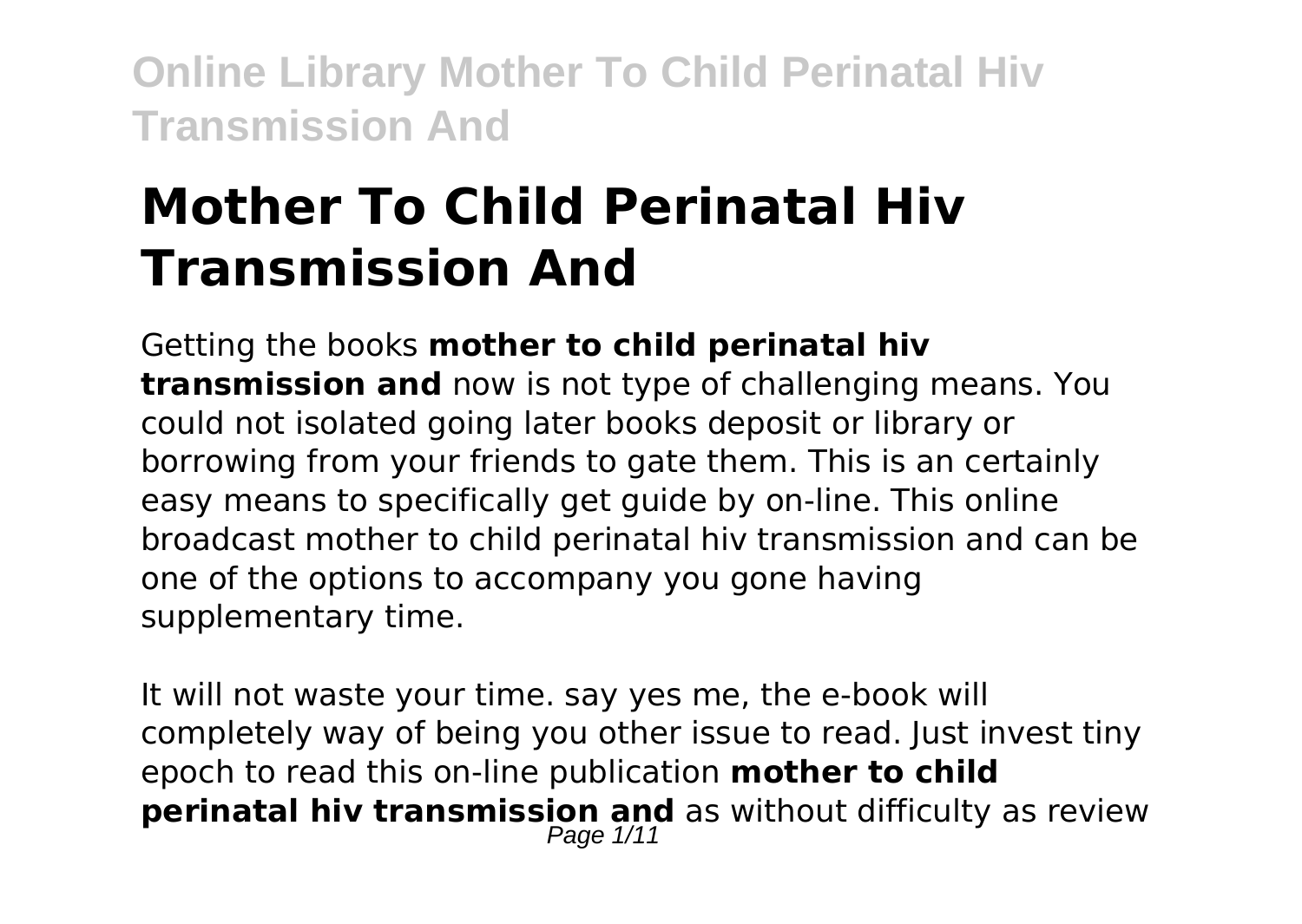them wherever you are now.

If you are a student who needs books related to their subjects or a traveller who loves to read on the go, BookBoon is just what you want. It provides you access to free eBooks in PDF format. From business books to educational textbooks, the site features over 1000 free eBooks for you to download. There is no registration required for the downloads and the site is extremely easy to use.

#### **Mother To Child Perinatal Hiv**

The transmission of HIV from a HIV-positive mother to her child during pregnancy, labour, delivery or breastfeeding is called mother-to-child transmission. In the absence of any intervention, transmission rates range from 15% to 45%. This rate can be reduced to below 5% with effective interventions during the periods of pregnancy, labour, delivery and breastfeeding.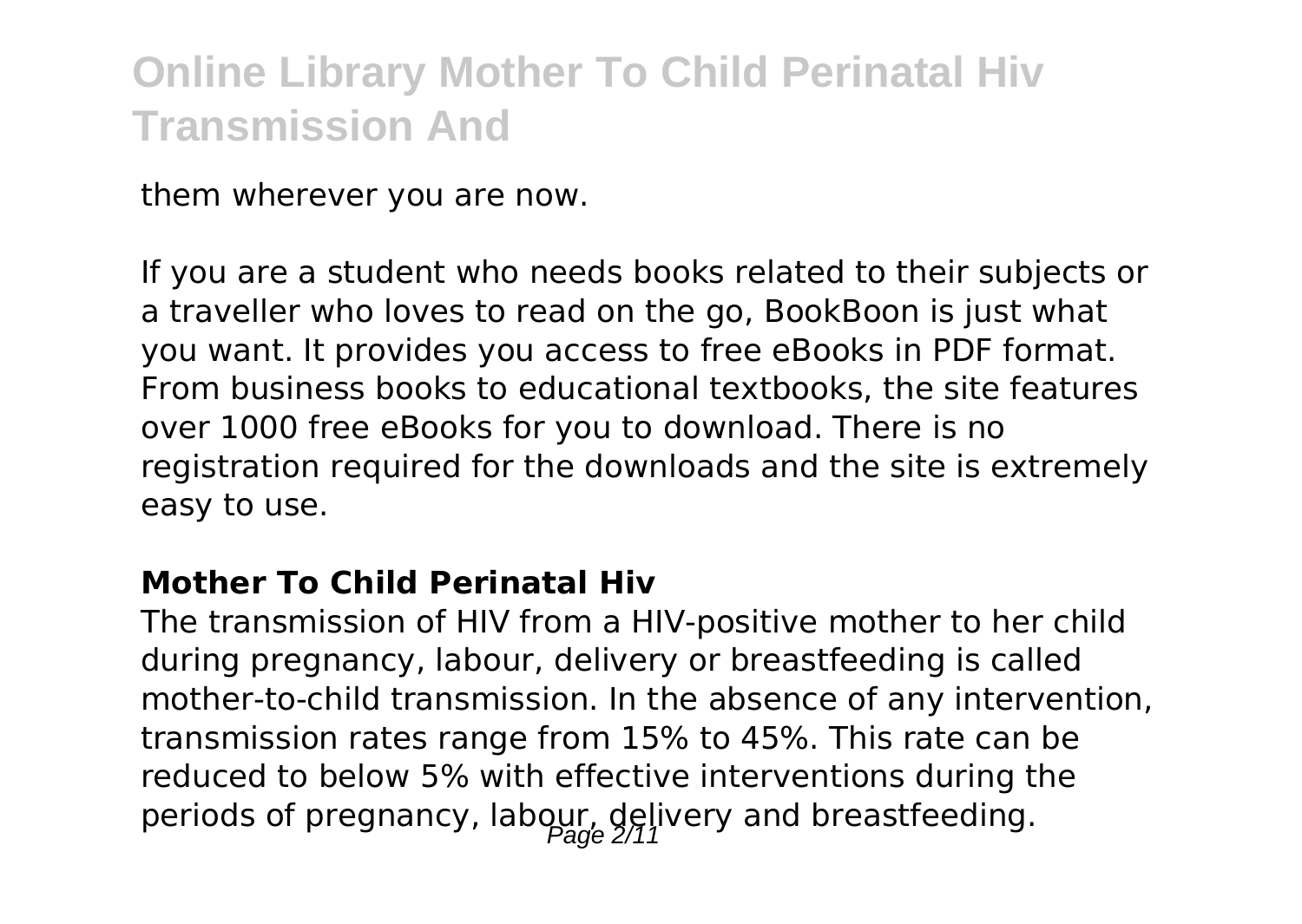### **WHO | Mother-to-child transmission of HIV**

Key Points Mother-to-child transmission of HIV is the spread of HIV from a woman living with HIV to her child during pregnancy,... The use of HIV medicines and other strategies have helped to lower the rate of mother-to-child transmission of HIV to 1%... Pregnant women with HIV take HIV medicines ...

#### **Preventing Mother-to-Child Transmission of HIV ...**

HIV transmission from mother to child during pregnancy, labor and delivery, or breastfeeding is known as perinatal transmission and is the most common route of HIV. These social media images contain updated data about HIV and pregnant women, infants, and children, and are available for sharing.

### **Pregnant Women, Infants, and Children | Gender | HIV by**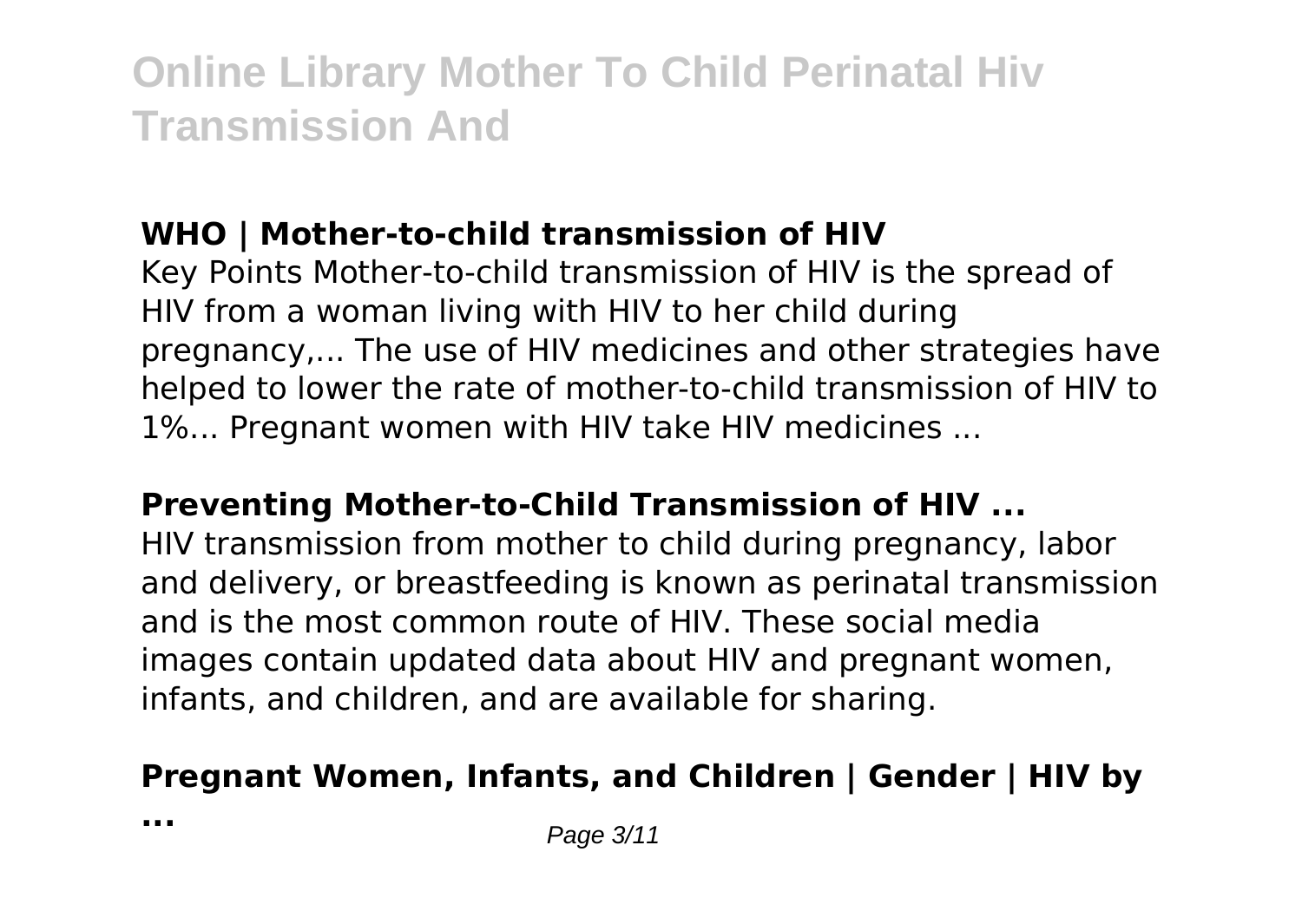Perinatal, or mother-to-child HIV transmission happens when a pregnant person living with HIV passes HIV to their baby. It can happen during pregnancy, delivery, and through breastfeeding. Frequency of Perinatal HIV Transmission Without treatment, 25 to 30% of babies born to a mother living with HIV will get HIV.

#### **Perinatal (Mother-to-Child HIV Transmission) - Minnesota ...**

Perinatal HIV transmission refers to HIV transmission from mother to child during pregnancy, labor and delivery, or breastfeeding. It accounts for the majority of childhood HIV infections.

#### **Prevention of Perinatal HIV Transmission | NIH: National**

**...**

Elimination of Mother-to-Child HIV Transmission (EMCT) in the United States Reproductive Health, Family Planning Services and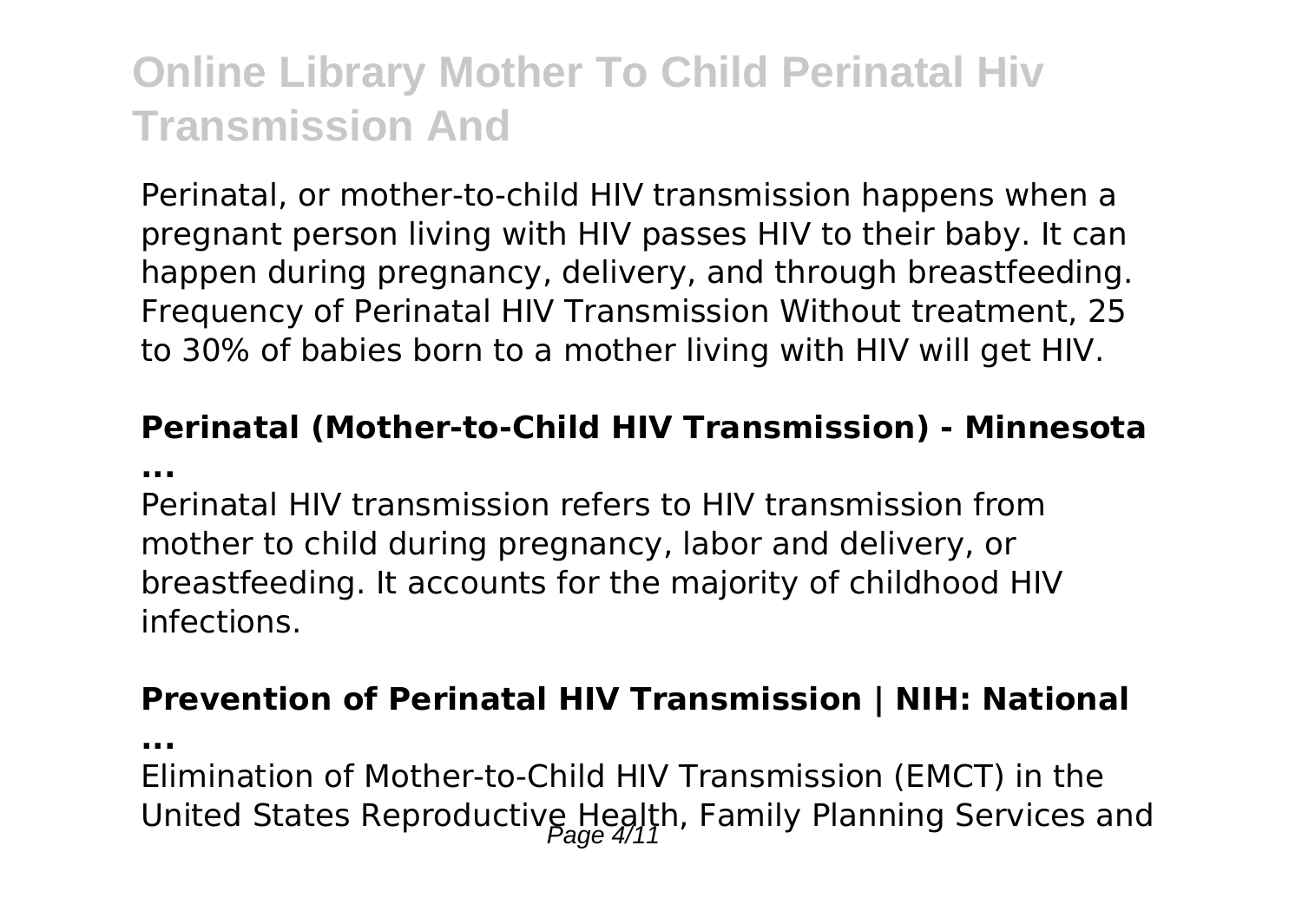Preconception Care. Increased identification of HIV infection prior to... Comprehensive real-time case finding. A "case" is a pregnancy in an HIV-infected woman. Case-finding ...

### **Elimination of Mother-to-Child HIV Transmission (EMCT) in ...**

The Perinatal Transmission Prevention Guideline Committee recommends that clinicians who provide medical care for pregnant patients with HIV follow the DHHS Recommendations for the Use of Antiretroviral Drugs in Pregnant Women With HIV Infection and Interventions to Reduce Perinatal HIV Transmission in the United States.

#### **PERINATAL HIV CARE - AIDS Institute Clinical Guidelines** Established and ongoing research has shown that treatment of

HIV-infected pregnant women with combined antiretroviral therapy can achieve a 1-2% or lower risk of mother-to-child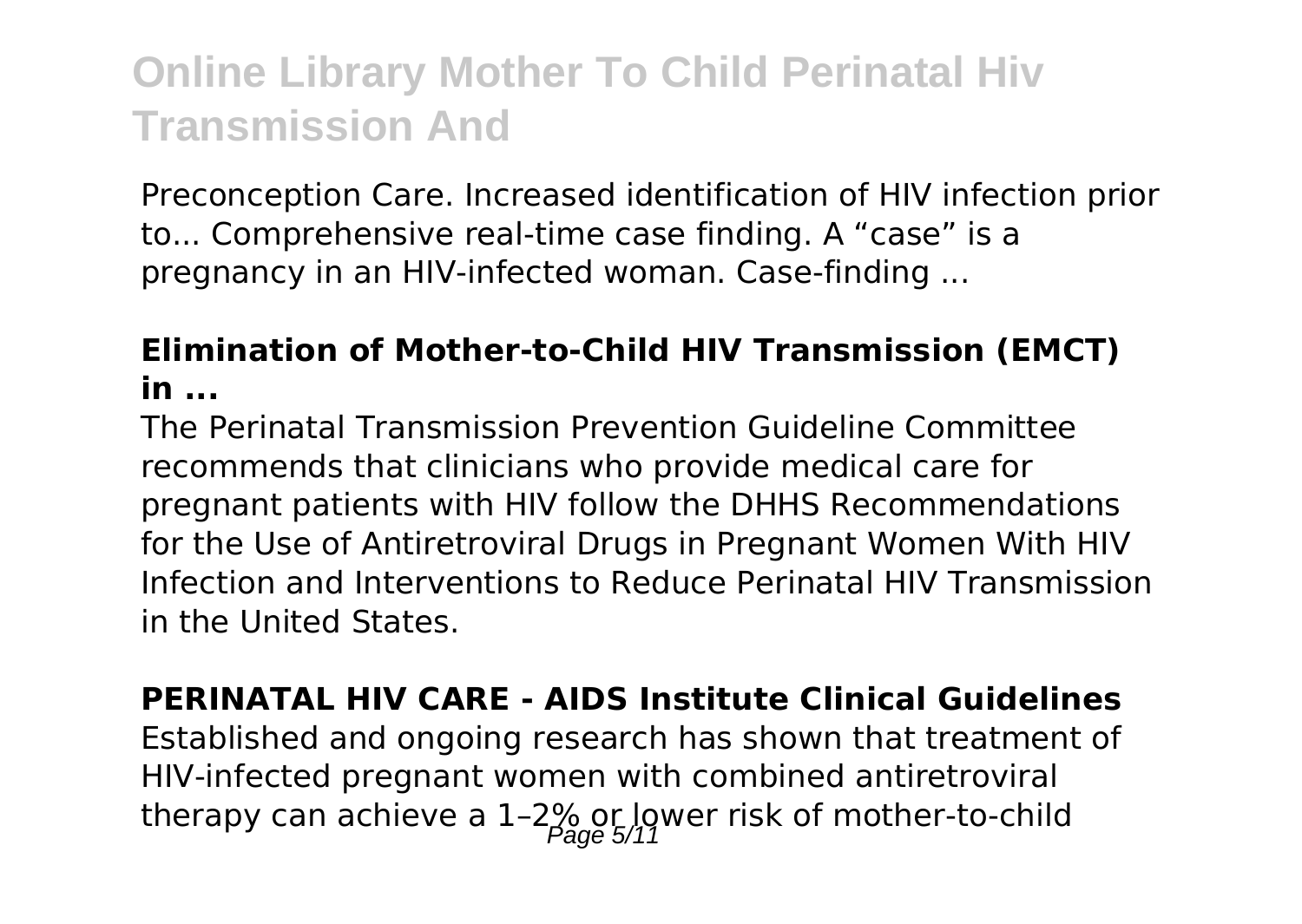transmission if maternal viral loads of 1,000 copies/mL or less can be sustained, independent of the route of delivery or duration of ruptured membranes before delivery.

#### **Labor and Delivery Management of Women With Human**

**...**

The Perinatal Infection Prevention Program's goal is to prevent mother to child transmission of hepatitis B / hepatitis C / HIV and congenital syphilis infections through surveillance, case management, education, prenatal testing and policy recommendations.

#### **ISDH: Perinatal Infection Prevention Program**

Antiretroviral Management of Newborns with Perinatal HIV Exposure or Perinatal HIV . When considering the risk of perinatal HIV transmission and the selection of appropriate ARV drugs for newborns with perinatal HIV exposure, the Panel now defines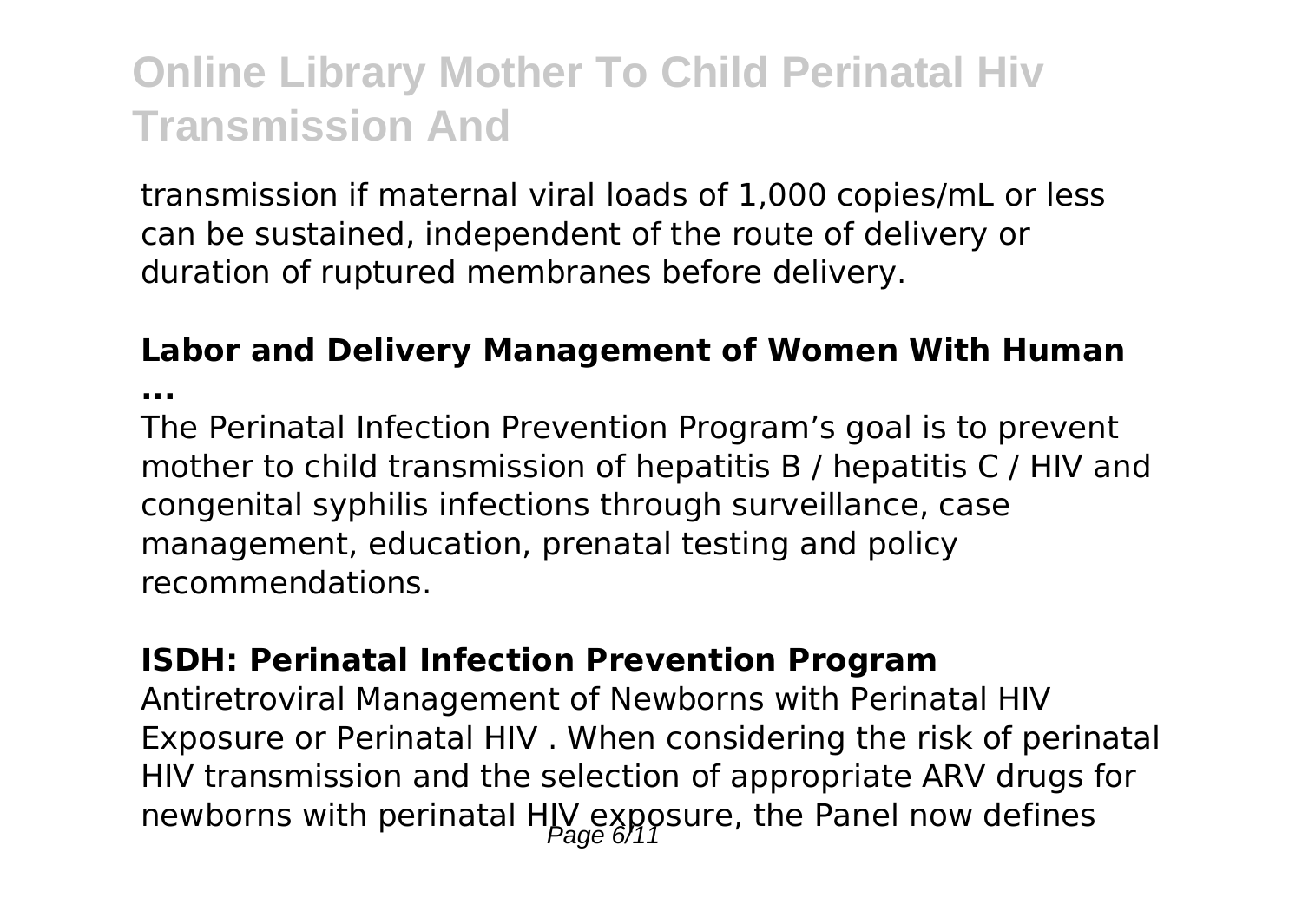maternal viral suppression as an HIV RNA level of <50 copies/mL.

#### **What's New in the Guidelines | Perinatal | AIDSinfo**

Elimination of mother-to-child HIV transmission (EMCT) has been adopted as a goal in high-income countries such as the United States (US) and the countries of Europe, and also in lessresourced countries with much higher incidences of mother-tochild transmission (MTCT) of HIV.

#### **Elimination of perinatal HIV infection in the United ...**

Complete prenatal and perinatal care Consults and prescription drugs to keep the fetus from getting HIV from you. These drugs work about 99 percent of the time when taken early and as directed during pregnancy.

## Mother, Child & Adolescent HIV Program, Owen Clinic | UC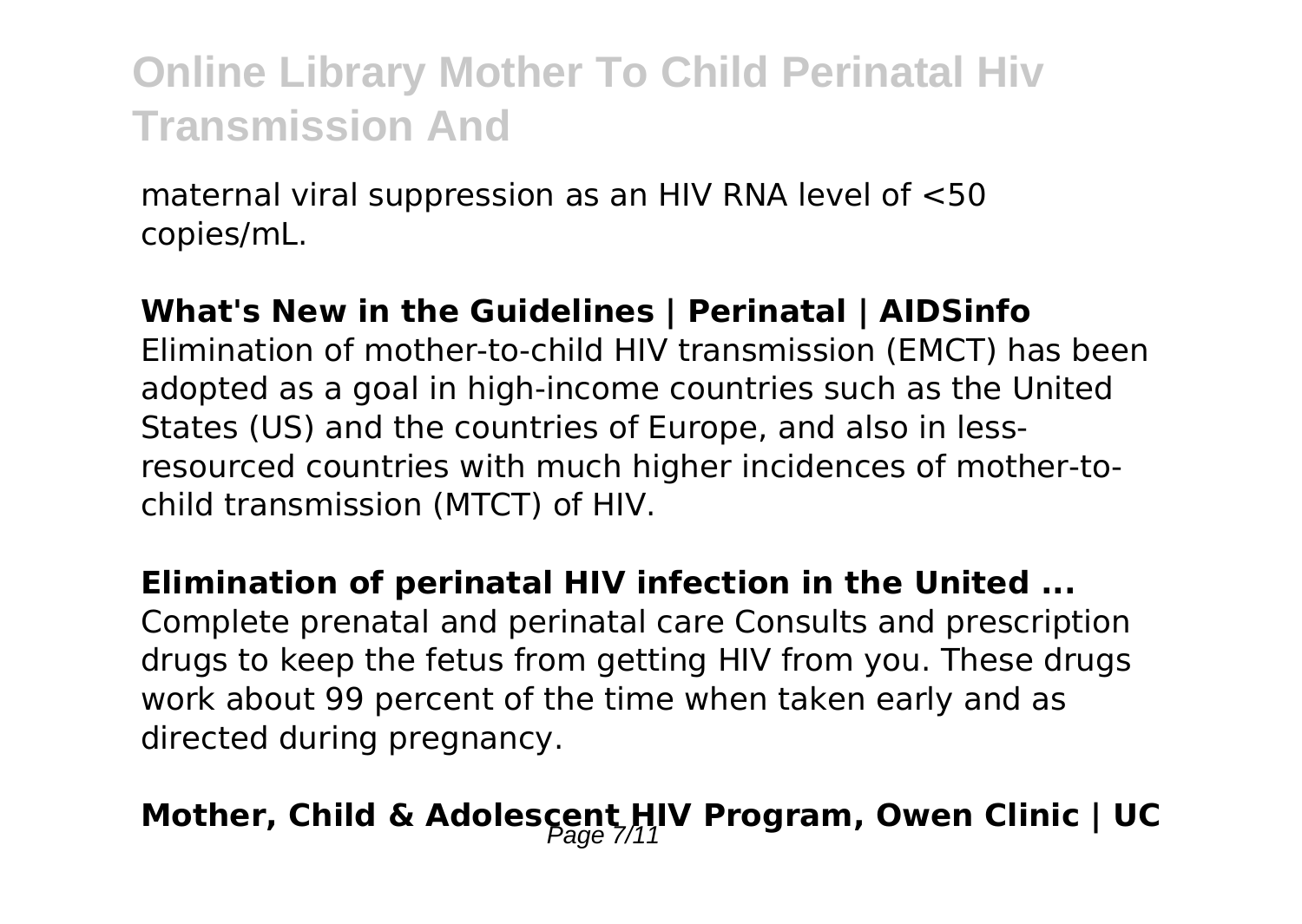**...**

An HIV-positive mother can transmit HIV to her baby in during pregnancy, childbirth (also called labor and delivery), or breastfeeding. If you are a woman living with HIV and you are pregnant, treatment with a combination of HIV medicines (called antiretroviral therapy or ART) can prevent transmission of HIV to your baby and protect your health.

**Preventing Mother-to-Child Transmission of HIV | HIV.gov** Content Alt+2 Mother-to-child transmission of HIV The transmission of HIV from a HIV-positive mother to her child during pregnancy, labour, delivery or breastfeeding is called mother-to-child transmission. In the absence of any intervention, transmission rates range from 15% to 45%.

### **WHO | Mother-to-child transmission of HIV**

Transplacental passage is  $a$  well-known phenomenon in HIV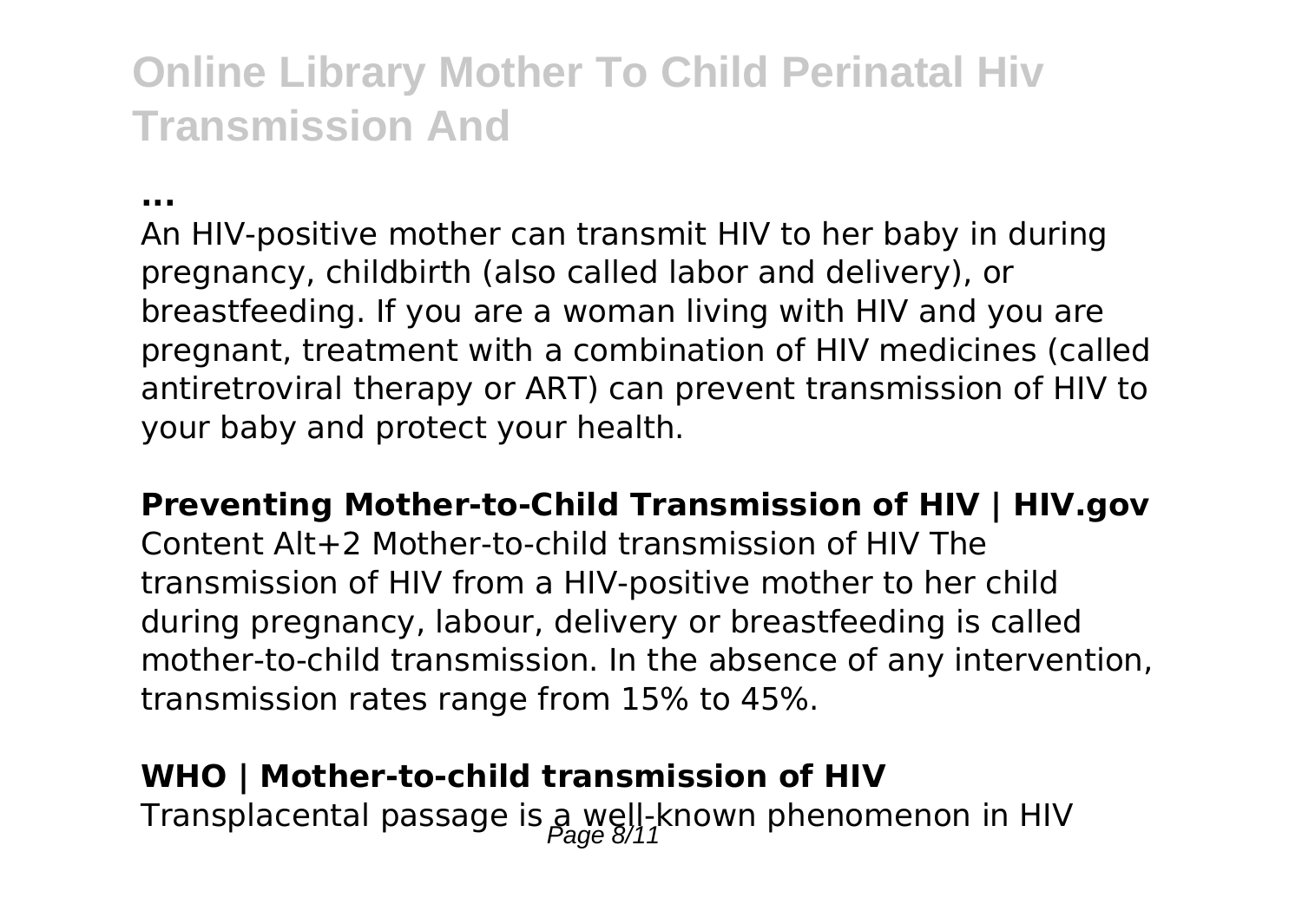infection and immune responses at the maternal-fetal interface play a critical role in perinatal mother-to-child HIV transmission (MCHT). The high expression of HLA-G at the maternal-fetal interface and its role in mediating immune tolerance suggest that it could play an important role in MCHT.

#### **HLA-G and mother-child perinatal HIV transmission.**

PACPI PACPI aims to eliminate perinatal transmission of HIV and other infectious diseases and to support families by providing services and support in their environment and in the community without judgement to promote the health and well-being of the residents of Illinois and across the country.

#### **PACPI**

The mission of the "New York State Strategic Plan for Elimination of Mother-to-Child Transmission of HIV" is to outline a comprehensive approach to decrease the incidence of HIV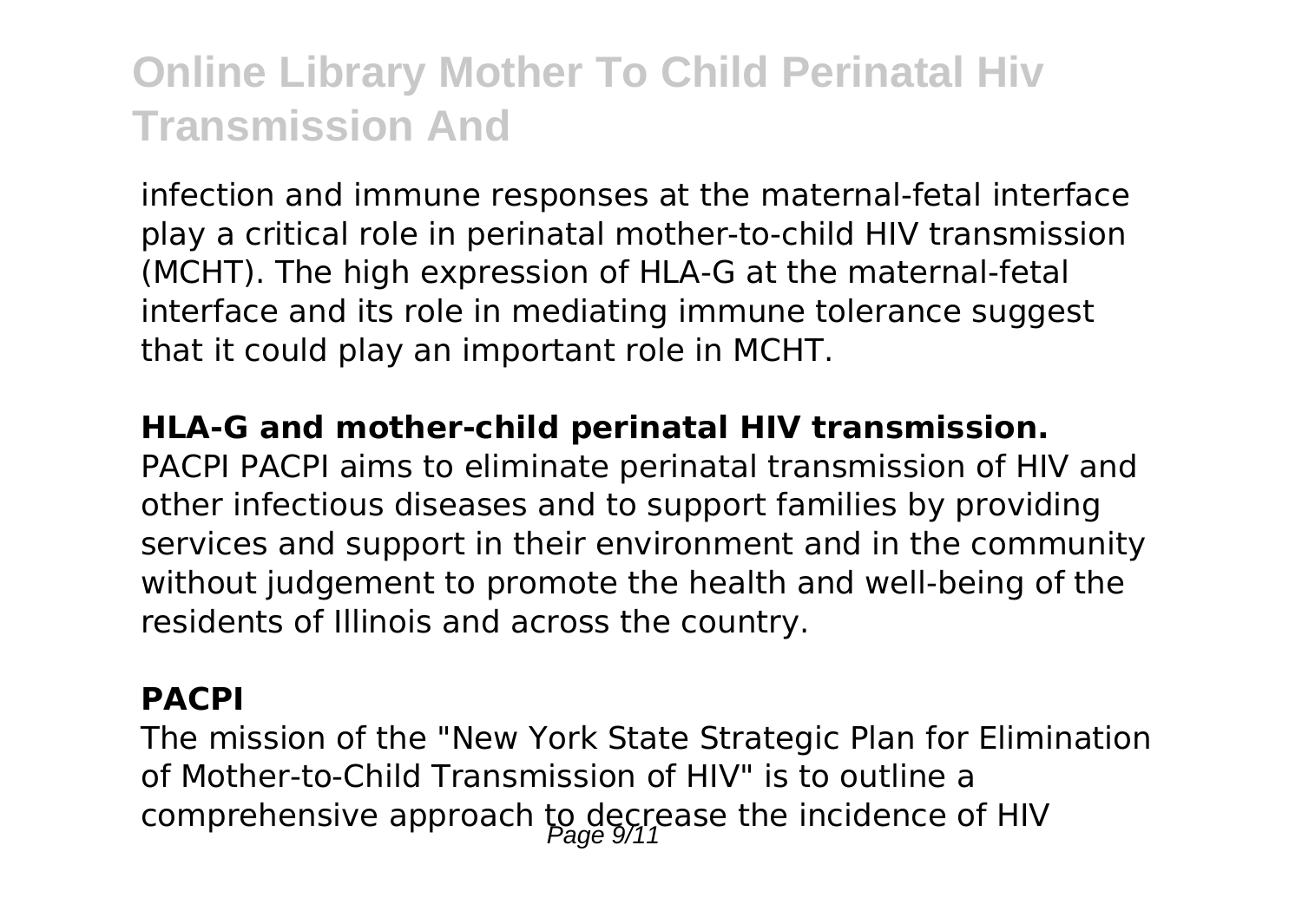among women of childbearing age, ensure quality care for pregnant women who are at risk for, or living with, HIV and prevent transmission of HIV to exposed infants.

**NYS Strategic Plan for Elimination of Mother-to-Child ...** The Perinatal Guidelines recommend using combination antiretroviral therapy for all pregnant women with HIV, regardless of CD4 count or HIV RNA level, to decrease the risk of perinatal HIV transmission and to benefit the mother's health. [ 21, 22] The risk of perinatal HIV transmission increases with higher maternal plasma HIV RNA levels, but transmission can occur in women who have low plasma HIV RNA levels. [ 23] T

**Core Concepts - Preventing Perinatal HIV Transmission ...** Mother-to-child transmission (MTCT) of HIV-1 is the most important mode of HIV acquisition in infants and children. MTCT of HIV-1 can occur in utero, intrapartum, and postnatally through